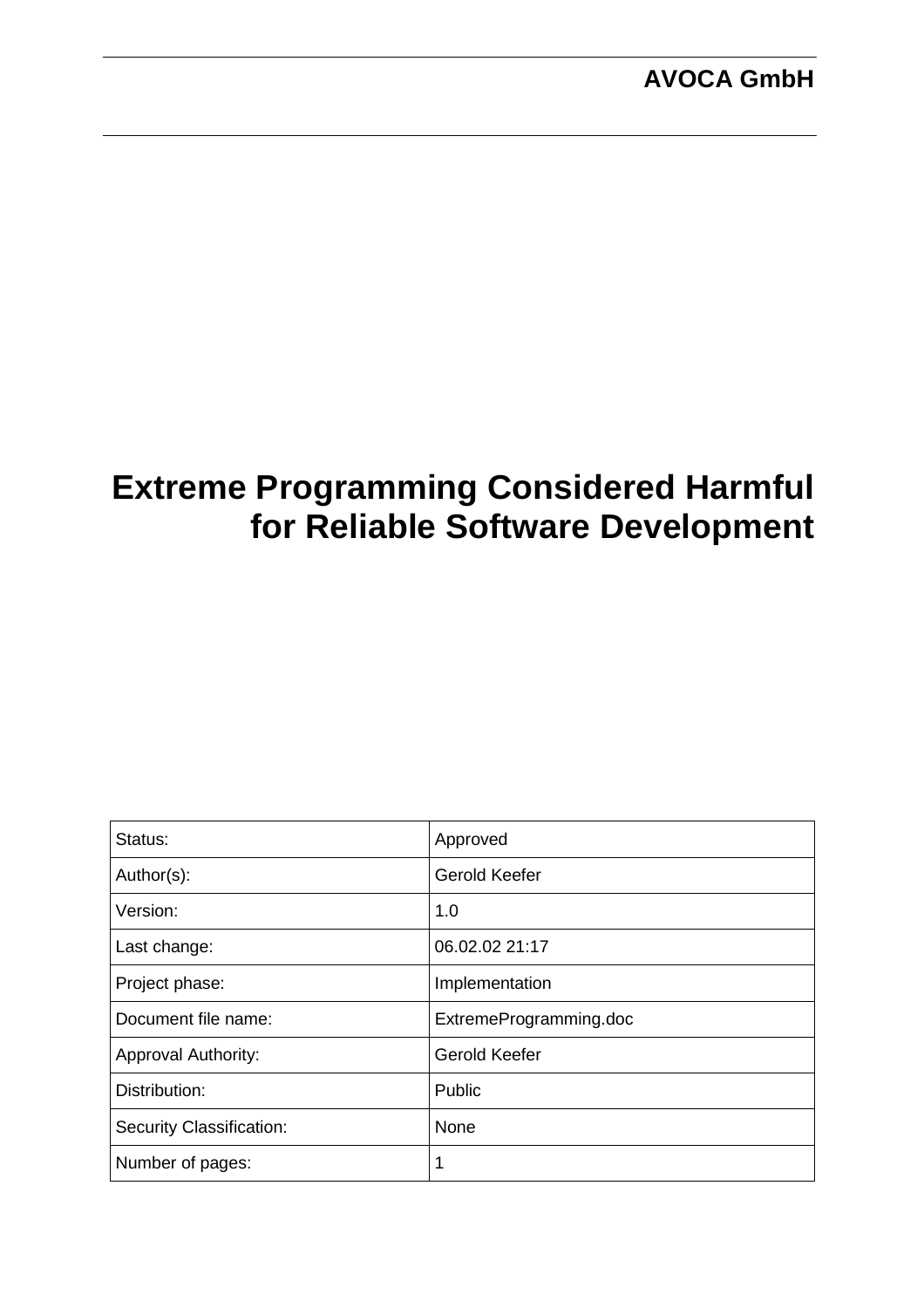## **AVOCA GmbH**

| $\mathbf{2}$            |  |
|-------------------------|--|
| $\overline{\mathbf{3}}$ |  |
| $\overline{4}$          |  |
| $\overline{\mathbf{5}}$ |  |
| 6                       |  |
| $\mathbf{7}$            |  |
| 8                       |  |
| 9                       |  |
| 10                      |  |
| 11                      |  |
| 12                      |  |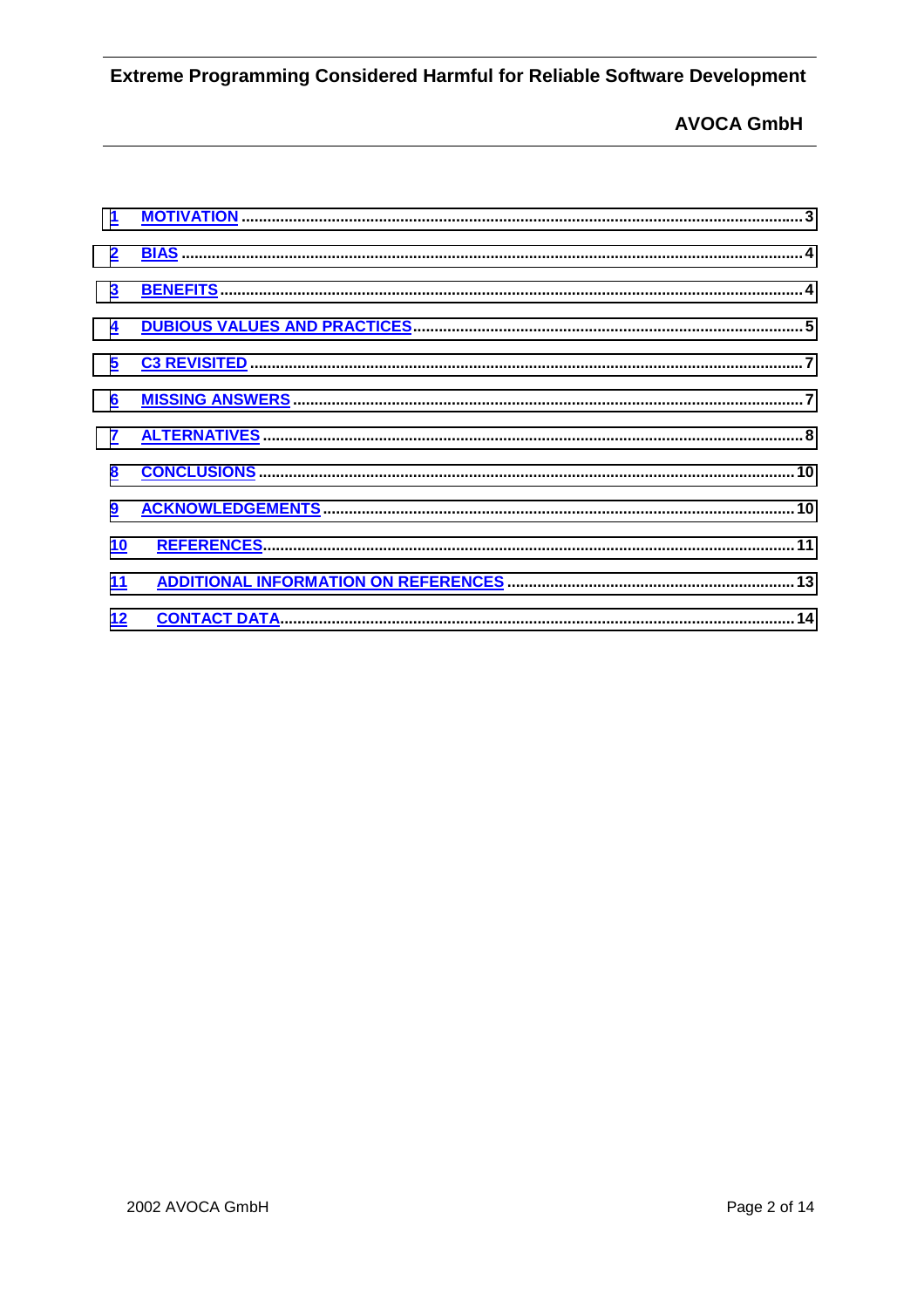**AVOCA GmbH** 

<span id="page-2-0"></span>*Ein unbegreiflich Licht erfüllt den ganzen Kreis der Erden. Es schallet kräftig fort und fort. Ein höchst erwünscht Verheißungswort. Wer glaubt, soll selig werden.*

 *Aria, BWV 125*

## **1 Motivation**

Following my positive experience with software development in a large telecommunication software project whereby I inspected and unit tested the code of my partner and vice versa, I came across websites that recommended programming in pairs as a practice of a software development method called "Extreme Programming". I thought this practice to be about the same what we did in that project and recommended it to others. It was about three years later that I became hired as the quality manager of a project that involved around thirty developers and was one of several subprojects of a large SAP migration.

On this project one contractor team consisting of about seven programmers intended to develop a Java framework that others would use in the Extreme Programming fashion. At that time I was unbiased towards Extreme Programming, because I simply did not know much about it. What I did know was that a project of that size required substantial planning, analysis, and architectural groundwork up front. This conflicted with the view of that team, which lead to ongoing debates. The chief architect and I clearly favoured the software engineering approach and the customers project leader stood somewhere in the middle, he saw advantages in knowledge transfer to his staff when using pair programming. During the risks analysis that I conducted, conflicting software development philosophies were consequently identified as the topmost risk. In general, we experienced a very slow progress from this team during the development of an architectural prototype. Eventually their leader had to confess that they would not be able to deliver the required work products and apologized for the wasted time and resources. Initially it took an application based on the framework around 40 minutes start up and the memory consumption was unacceptable, clearly exceeding the most moderate performance and resource constraints we had.

During the last two years I noticed an ever-growing influence of Extreme Programming on mainstream software development, due to its increasing popularity. This popularity was fuelled by support from respected people like Tom DeMarco and recurrent claims that put Extreme Programming to the level of alchemy, such as one article reporting on an organization employing Extreme Programming that moved from CMM Level 1 to CMM Level 4 within 5 months [Griffin01CMMLevel4].

Everyone was reading Extreme Programming books, Extreme Programming became a widespread conference topic and as I approached the local university campus the first questions I heard was: "Extreme Programming is great – isn't it?".

Later on I became involved in many heated debates in Usenet newsgroups, most notably comp.software.extreme-programming, about the validity of the claims and practices of Extreme Programming and investigated deeper. Quite soon I learned that most of them were based on rather thin grounds.

My motivation for writing this paper is to put together the information and references I have about the facts of Extreme Programming and how they relate to traditional Software Engineering practices. I will state reasons, albeit no scientific proofs, why I consider Extreme Programming to be harmful for reliable software development and why it provides not many answers to the significant questions that contemporary software development methods have to answer. Secondly, the Extreme Programming hype and its variant in the "Agile Methods" packaging is so dominant, that even if we wanted to ignoring it is no longer an option: My company will give tutorials on "Agile Methods", because I consider the SCRUM-Method as recommendable.

As you can see from the reference section, the practices of Extreme Programming have been explained in many publications. In this paper I will not focus on iterating them. I will directly address the harm as well as the benefit I see accompanying the method.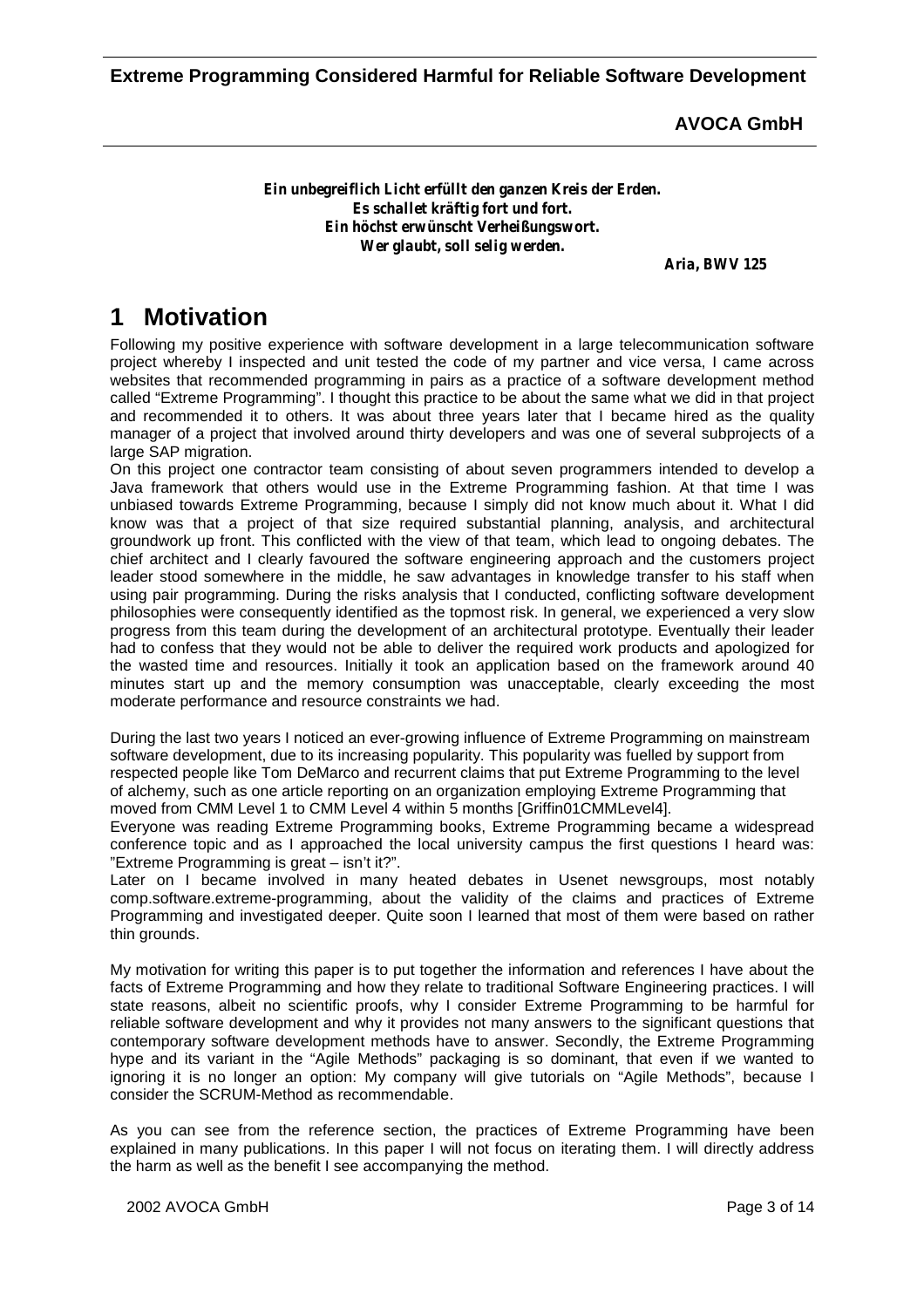## **AVOCA GmbH**

## <span id="page-3-0"></span>**2 Bias**

Everyone who followed my comments and thoughts on the Extreme Programming newsgroup will see that I have my opinion about major aspects of Extreme Programming firmly set. In other words I am biased. I consider if appropriate to define my bias before we move further.

My degree is in telecommunication engineering and I clearly favour an engineering approach to software development. During the past 5 years I was mainly involved in quality assurance and testing consulting tasks with my company. I moved into the quality assurance direction shortly after experiencing all the pitfalls of a non-quality oriented development environment:

- Reliance on verbal communication.
- Intuition-based decision making.
- High dependency on individual skills.
- Insufficient planning.
- No sound approach to system verification and validation.

Those practices lead to

- rework as a norm,
- error prone systems,
- non-maintainable systems,
- frustrated staff, and
- few heroes.

Out of those experiences I am convinced that for software projects of any size explicit management of quality is imperative for reliable success. This is my bias.

## **3 Benefits**

#### **The Extreme Programming approach to testing:**

My prediction is that in the long run Extreme Programming will enjoy more respect as a vehicle for the widespread introduction of testing worth its name, than for anything else. I have substantial doubts about how Extreme Programming addresses testing in detail as described for example in [Crispin01Testing]. One concern is that 100% test automation in most cases is not feasible and frequent releases will therefore add manual test effort. However, there is no denial of the fact that it brought testing basics to the masses.

The word was written down in the testing bibles ([Beizer90STT], [Myers79AST]) decades ago, but Extreme Programming was the gospel that spread it. Would you have succeeded in convincing anybody to put 30 or 40 % of the project resources into testing, before the arrival of Extreme Programming?

#### **The visualization aspects:**

Besides the testing benefit, I see remarkable benefits in trying to visualize the project to all stakeholders involved. The first measure trying to achieve this is the system metaphor. Despite the fact that I consider it as naïve to assume that you can replace the system architecture by a system metaphor for anything else but trivial systems, as suggested in [Beck00XP], the idea to express the system visually is good and something I have been proposing for a long time.

Despite the fact that I am not very ecstatic about the 3 x 5 cards to write down stories, I feel very positive about the visualization aspect of the project whiteboard. Transferred to the corporate intranet, these ideas are very useful.

#### **The people orientation:**

Extreme Programming sees itself as a "humanistic discipline of software development". Project problems are mainly people problems, as Gerald M. Weinberg once pointed out: "No matter what the problem is, it's always a people problem". However, it is highly doubtful to solve people problems with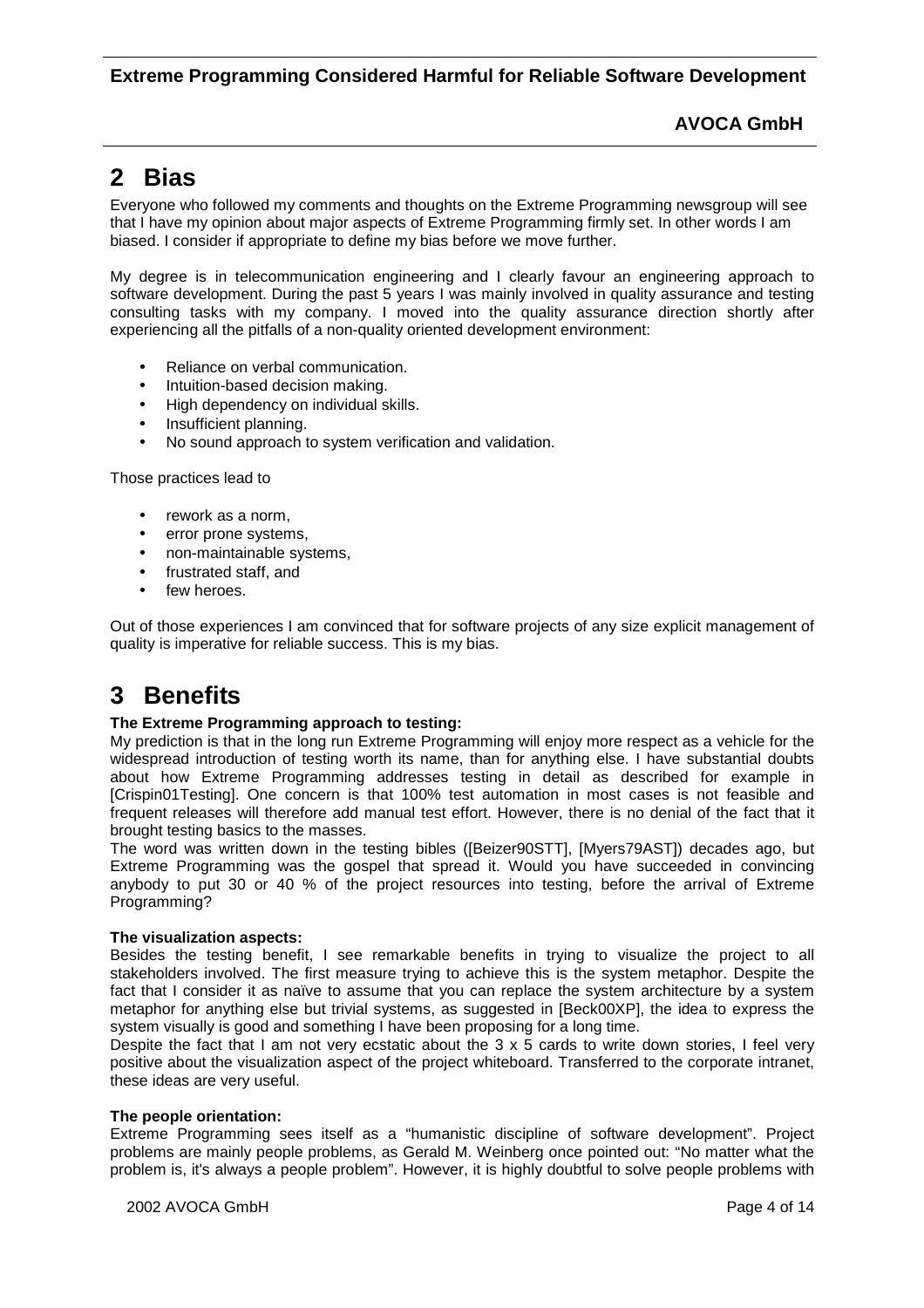<span id="page-4-0"></span>a process. If that was possible, you could establish the right process and all problems were solved. This is a false impression Extreme Programming seems to create. Even worse, there are indications that Extreme Programming leads to a tendency to blame the people, not the process [Griffin01Toxic].

## **4 Dubious Values and Practices**

#### **The "80% benefit with 20% work"-rule:**

I have seen too many 80/20 software systems. At the very heart those systems are insincere, because they give a false impression of reliability, safety, or security to the user and as the system fails not only the systems credibility is gone, but also a part of the credibility of software technology as a whole. Prof. Alan V. Oppenheim of the MIT stated in [Oppenheim92Edu]:

"I realized many years ago when doing a major project on my home that you can paint 90 percent of a room in 10 percent of the time. The walls are easy. It is careful attention to the trim and other fine details that makes the difference." This is in line with the observation that the C3 project was initially highly productive, but got cancelled after it did not meet the expected schedule.

#### **The embrace change value:**

Change is good and it is a need of the markets. However, a sound system cannot be established in an environment of constant and unbound transitions. This will undermine its conceptual integrity. The impression that changes are easy with software is one of the major reasons for software troubles. Fuelling that impression with dubious cost of change calculations, as in [Beck00XP], does not help. Ancient fortresses have been built on the top of hills, to allow identifying visitors in advance. Avoiding up-front analysis is like putting yourself into the valley, where the visitor is at your doorstep before you notice.

#### **The practice of refactoring:**

Hand in hand with the "embrace change"-value goes the practice of refactoring: After initial coding the code gets beautified and the design improved. Although it is a good idea to keep source code as readable as possible and the design sound, there is not much point in doing afterwards what can be done from the start. Considering the fact that Extreme Programming requires a functioning unit test suite all the time, refactoring will lead to considerable extra effort in adapting this test suite. Moreover, any code change is an opportunity for error injection.

#### **The simplicity value:**

Simplicity is a universal and highly respected design principle. However, in most cases it is a complex process that finally comes up with a simple and elegant solution. "As simple, as possible, but not simpler", once stated by Albert Einstein and often refrained by Niklaus Wirth [Gutknecht00Wirth] is fundamentally superior to Extreme Programming's "the simplest thing that could possibly work."

#### **The practice of pair programming:**

Whatever might be stated in Extreme Programming publications, such as "There have been several studies conducted on the topic of pair programming (See the work of Laurie Williams at the University of Utah, lwilliam@cs.utah.edu). These studies show that pairing causes no loss of productivity at all, while significantly decreasing defect rate, code size, and job dissatisfaction." in [Martin00Pair], the facts are:

- 1. There have been three studies on pair programming: One in a maintenance environment on a 45 minute task [Nosek98Pair] and two in student settings [Nawrocki01Pair] and [Williams00Diss], [Williams00Strengthening], [Williams00Classroom], [Williams01Student].
- 2. In all three studies the total effort pairs spent on their assignments was higher than that of solo programmers.
- 3. The most recent study [Nawrocki01Pair] suggests that "[…] pair programming is rather expensive technology." and "XP-like pair programming appears less efficient than it is reported by J.T. Nosek [5] and L. Williams et al. [6]. Only in one case (Program 4) reduction of average development time for XP2 (to 77% of the time needed by XP1) was similar to that reported by J. T. Nosek (reduction to 71%) but still it is far from the level of 50% mentioned by L. Williams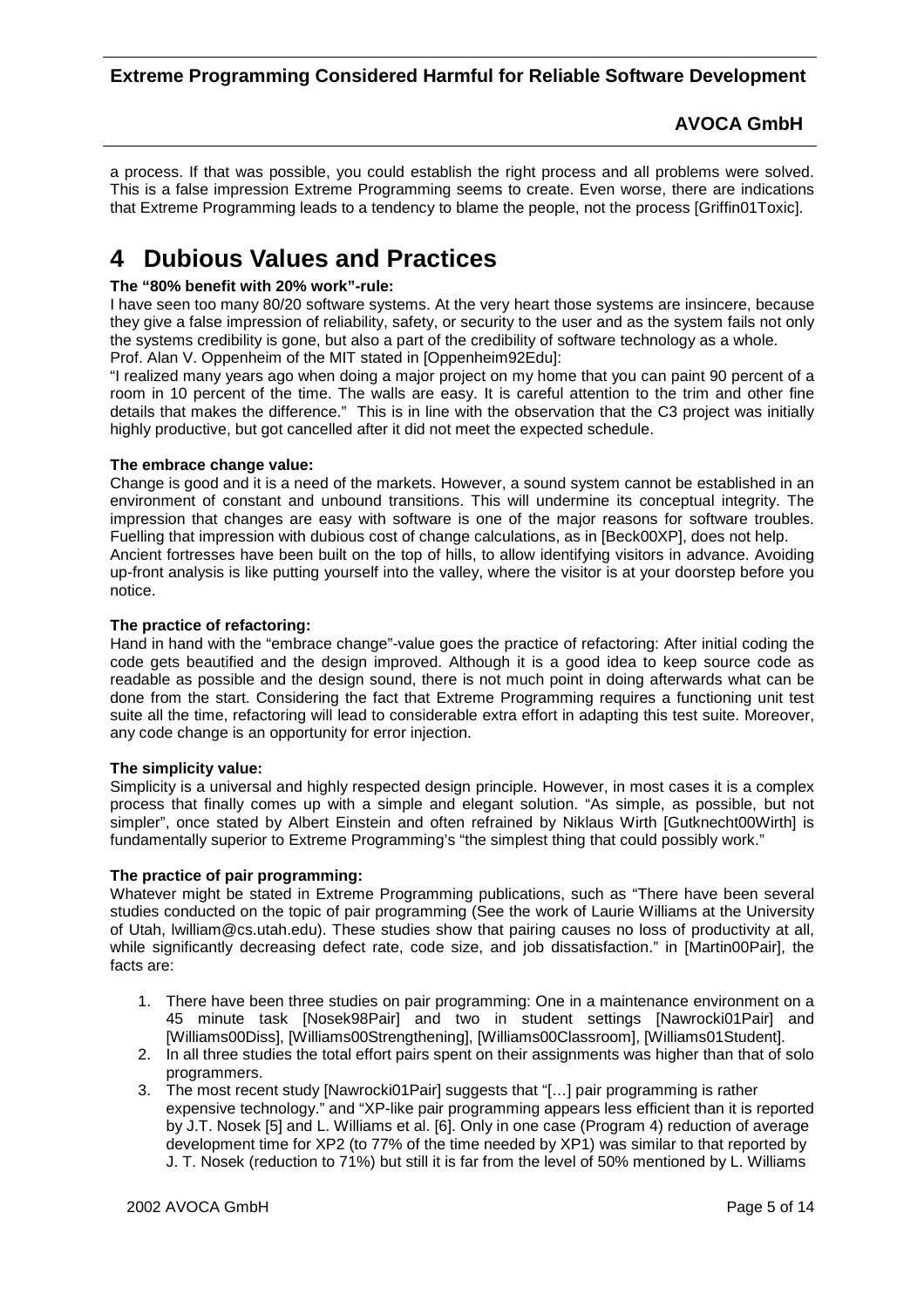## **AVOCA GmbH**

et al. Moreover, in case of Program 4 one of the students misunderstood the assignment and this distorted the results."

So far there is no evidence about the usefulness of this practice in general, particularly compared to the use of reviews and inspections. In addition there are several reports that indicate that pairing leads to faster exhaustion [Dittert01Pair]. On the other hand no one will deny that pairing in certain situations, such as educational settings or debugging sessions, is good common sense.

#### **The practice of having an on-site customer:**

Everybody would welcome a customer like the one Extreme Programming proposes on its projects. The problem is that in real-world projects such a person hardly ever exists and various experience reports, such as [Dittert01Pair], [Hendrickson01Customer], and [Grenning01Launch], underline this. The first Extreme Programming customer in history left the (C3-)project and could not be adequately replaced.

#### **The practice of having no documentation:**

Extreme Programming made it into the headlines partly by proposing "no documentation" on related web sites. Later on this slogan was changed to "documentation as needed" and oxymorons like "XP is not anti-documentation; it just recognizes that documentation has a cost and that not creating it might be more cost-effective." [Grenning01Launch] Who would not like to be "cost-effective" and avoid the cumbersome task of documenting software systems? However, considering maintenance and usage aspects, proposing "no documentation" is clearly professional malpractice.

#### **The practice of having 40-hour weeks:**

I would welcome this practice, albeit it compromises Brook's "as few minds as possible"-rule. What I am critical about is that those who propose the practice seem to avoid it frequently [Schuh01Recovery], [Hendrickson01Customer]. This sounds like a reputation booster to unfairly attract attention.

#### **The practice of collective code ownership:**

It has been reported that collective code ownership works fine in some environments. However, the idea is based on altruism and therefore severely limited in scale and depends on suitable team settings. If the team culture gets disrupted by internal or external causes, the collective ownership will become non-ownership in due time.

#### **The "everything-is-in-the-code"-attitude:**

At its heart Extreme Programming is a code-centric approach. "The design is in the code", "the code documents itself", or "the requirements are documented with code for test case execution" are repeatedly heard assertions. The reality of this attitude is a return to garage duo programming Fred Brooks tells us about in [Brooks95Mythical]. Brooks estimated that the effort to transform such programs into a generally useful software system takes nine times the effort initially required to have a running program. A precise estimate would depend on the specific environment and there may be environments that are happy with only the code, but in general a software system is more than code and Extreme Programming does not describe how to create work products beyond code.

#### **The "test cases are requirements"-recommendation:**

Some of the proponents of Extreme Programming consider acceptance test cases to be sufficient as a substitute for documented requirements. Documenting requirements is hard work even in a natural language. It is highly doubtful if expressing them in Java or C++ will be an improvement to that situation.

#### **The non-specialization recommendation:**

Like every other industry we have and will have specialization in software development. Due to the high technology turnover, the depth of specialization is certainly limited. But software development has passed by the grass root times were everyone was supposed to do everything. Peter Drucker recently and rightfully pointed out "effective knowledge is specialized". Due to ambiguous statements on this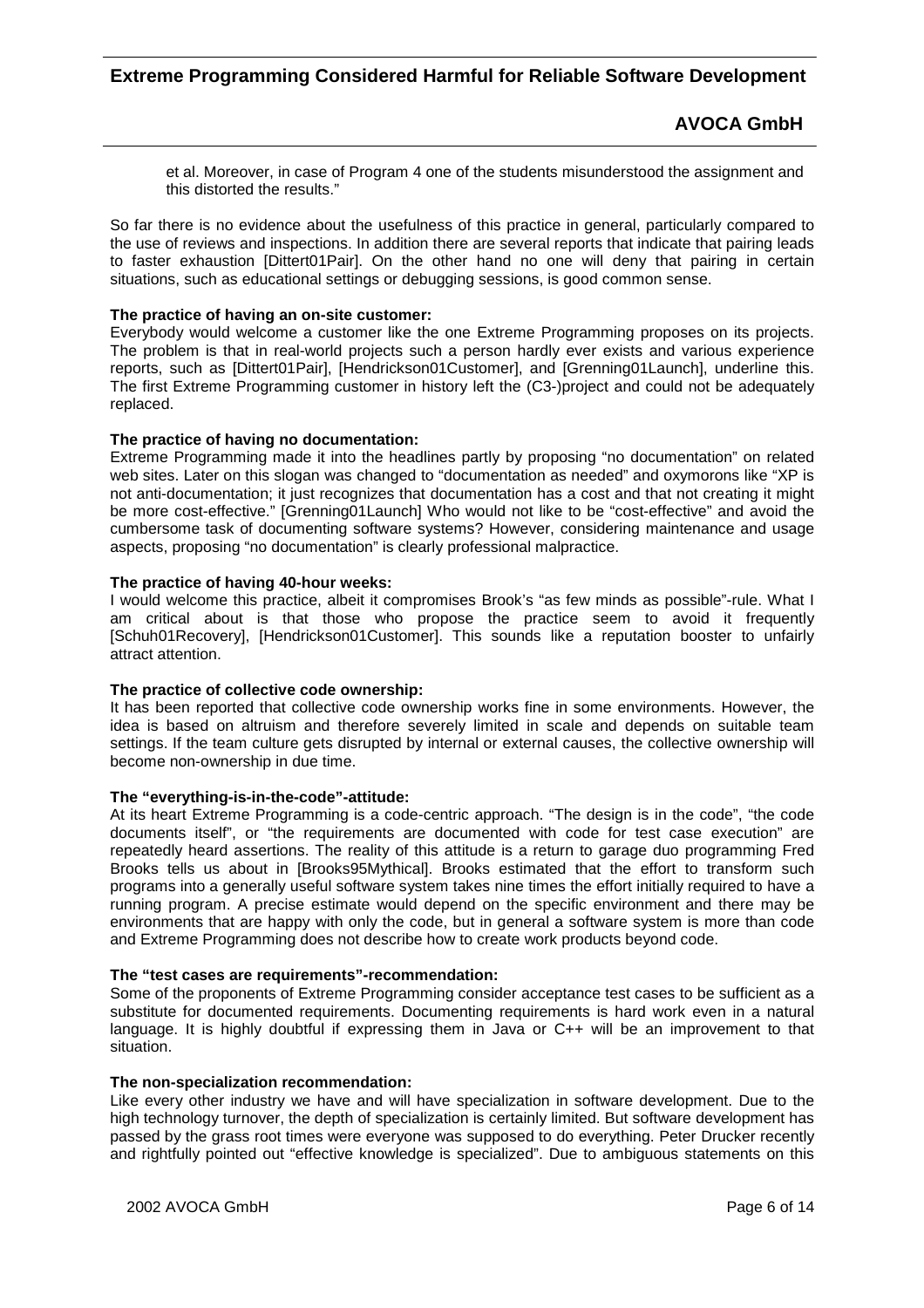## **AVOCA GmbH**

<span id="page-6-0"></span>issue from the Extreme Programming experts [Hendrickson01Customer], the impression is that they are fuzzy about their own point.

## **5 C3 Revisited**

The "Chrysler Comprehensive Compensation System", C3 in short, may well be the most often cited and referenced software development project in history and it was the "proof by example" of the Extreme Programming inventors. Of the 20 participants named in [Beck98C3], five subsequently published a current total of three books ([Beck00XP], [Jeffries00Installed], [Beck01PlanningXP]) about extreme programming and a myriad of articles ([Jeffries99ET], [BeckIEEE99Embrace], [Williams00Strengthening], [Hendrickson01Customer], [Haungs01Pair]). Numerous other articles and books reference the project, for example [Cockburn01Select] or [Williams00Strengthening].

Despite the heaps of information given, I have ceased the search for a clear picture about what really happened in C3. The exaggerations are obvious. In [Haungs01Pair] it is stated that the project "was to scale up to pay hundreds of thousands of people every week" or in [Cockburn01Select] there is talk about "The recently completed Chrysler Comprehensive Compensation System (C3) experience." I found the most credible information in [Beck98C3], [BeckIEEE99Embrace] (the framed report by Chet Hendrickson) and [Hendrickson01Customer]:

- January 1995: C3 was launched under a fixed price contract with a joint Chrysler and contractor team.
- Since March 1996: C3 was conducted in Extreme Programming style after Kent Beck arrived, according to Ron Jeffries. At that time the fix price contractor had failed to deliver a working product and the project was in a mess, particularly it is reported that there was no sound testing in place.
- August 1998: C3 was paying a pilot group of around 10 000 people.
- February 2000: C3 was cancelled after being nearly four years in Extreme Programming mode.

Other facts that are credibly reported:

- C3 experienced a high productivity in the first 30 weeks after Ken Beck arrived and the staff was significantly scaled down, following his advice.
- C3 was supposed to serve as a payroll application for a total of 87 000 employees and get operational by mid 1999 [Beck98C3].
- C3 was at no point in time used to pay more than around 10 000 employees, but has proven to be capable to pay another 20 000.
- It is reported in [Hendrickson01Customer] that the first person to play the customer role of Extreme Programming left the project due to burn out after a few months and could not be adequately replaced.
- Extreme Programming was retired as a development method after this project at the then DaimlerChrysler Company.

Considering the fact that for a long time all of the major Extreme Programming experts were involved and they used Smalltalk, which is considered to be most suitable for Extreme Programming due to its dynamic typing, the project outcomes are not particularly convincing.

## **6 Missing Answers**

So far Extreme Programming has failed to give answers to a range of important questions contemporary software development faces:

1. **How does Extreme Programming work with fixed scope, fixed price, and fixed schedule contracts?** Extreme Programming works similar to a subscription. As a customer you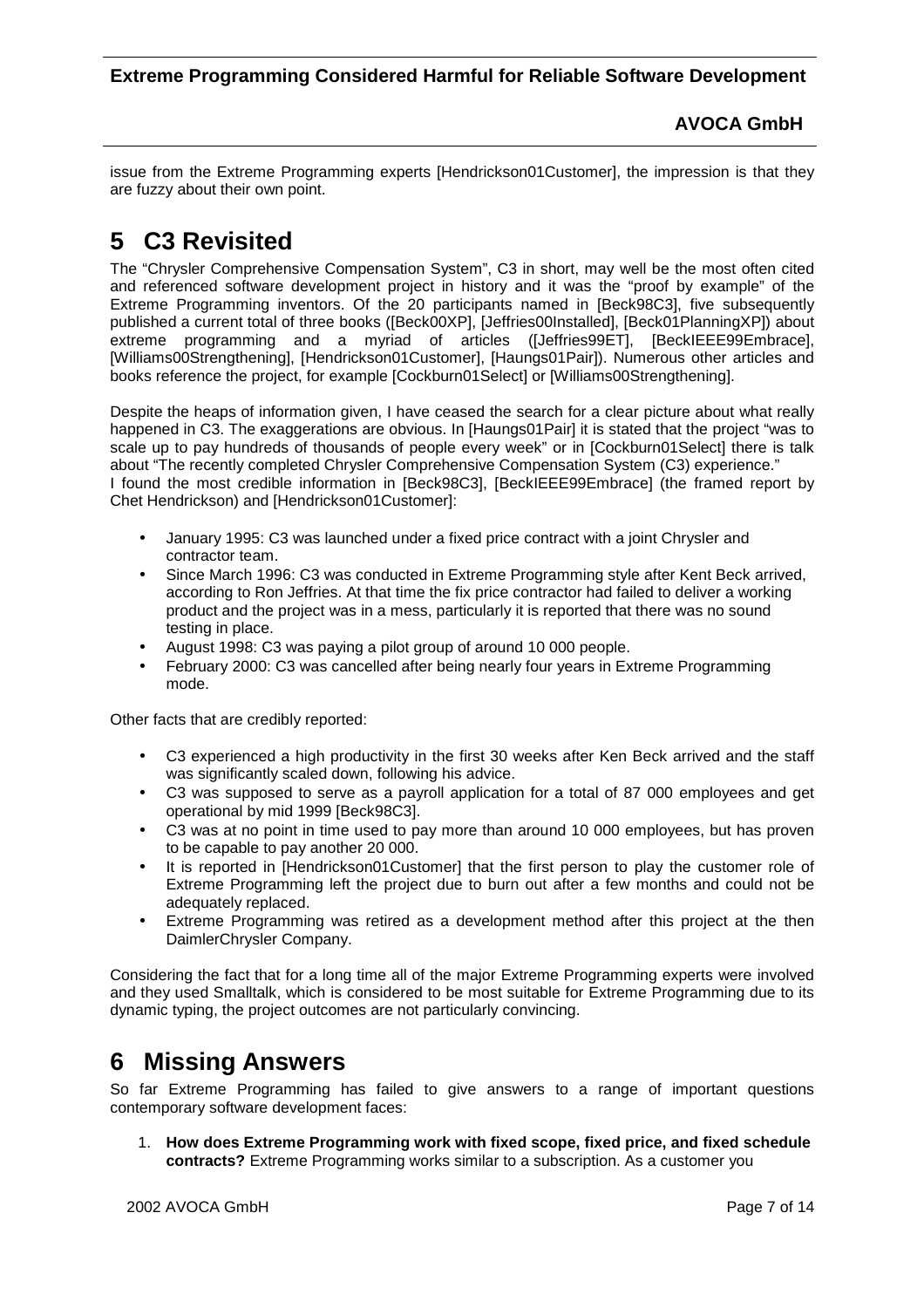### **AVOCA GmbH**

<span id="page-7-0"></span>subscribe iteration by iteration. This certainly gives you a clear picture about costs and functionality for the next few weeks, but what about total project costs, total project effort, and the overall project schedule, something a customer could be interested in?

- 2. **What about changing interfaces to co- or subprojects?** If you welcome change all the time you will have to change interfaces all the time. This is fine as long as you change internal interfaces. As soon as you have to change the published external interfaces you are in trouble. Bob Wyman, a former Senior Product Manager for Applications Programmability at Microsoft, pointed out: "Even if you're not publishing to millions of programmers, you may still be defining interfaces that will be used outside your organizational scope (perhaps by dozens or hundreds of other programmers) and the managers of those other projects will not tolerate your screwing up their projects because you wanted to make the interfaces 'better'."
- 3. **What about non-functional requirements, like performance or security?** One cannot arbitrarily change non-functional requirements in the course of a project. Performance or security have to be analysed and designed before implementation, at least to a certain degree. Functional and non-functional requirements influence each other, which limits the amount of change your system can bear.
- 4. **What about distributed development settings?** The "one room setting" is supposed to be the ideal Extreme Programming environment. It is common sense that high levels of noise and frequent interruptions that are the consequence of such a setting lead to a decrease in quality. There is credible empirical evidence supporting this [DeMarco97Peoplewarbe].Close to all of the larger companies that I know subcontract parts of their development to remote locations, which makes such an environment impossible. There are certainly people courageous enough to try Extreme Programming in such settings, although with limited success [Eckstein 01 Resistance].
- 5. **What about integration of COTS?** Most of the software systems today are not developed from scratch anymore. Commercial of the shelf software (COTS) products are integrated during the development effort. Extreme programming gives little advice on how to handle those situations.
- 6. **What about large projects?** If typical beginner's mistakes in software development projects with less then 10 person years of effort are avoided, the results are quite satisfying. The real challenges are with large-scale projects that experience substantial diseconomies of scales and get cancelled frequently.

## **7 Alternatives**

Following my criticism I was routinely asked what I would propose as alternatives to Extreme Programming practices. Here are some answers:

- In contrast to Pair Programming, I see much more sense in practicing what I call "Mutual Programming": A pair of developers does mutual QA on each others work products: If one partner is finished with coding the other partner inspects and tests the code and vice versa. Compared to Pair Programming there are several advantages, such as applicability in remote settings, measurement of effectiveness, and better ergonomics.
- In contrast to launching a project without a reasonable amount of requirements, I recommend sound prototyping as a cost effective way to investigate on functional and non-functional requirements of the system, as well as possible solutions. Requirements turnover cannot be avoided but it needs to be managed.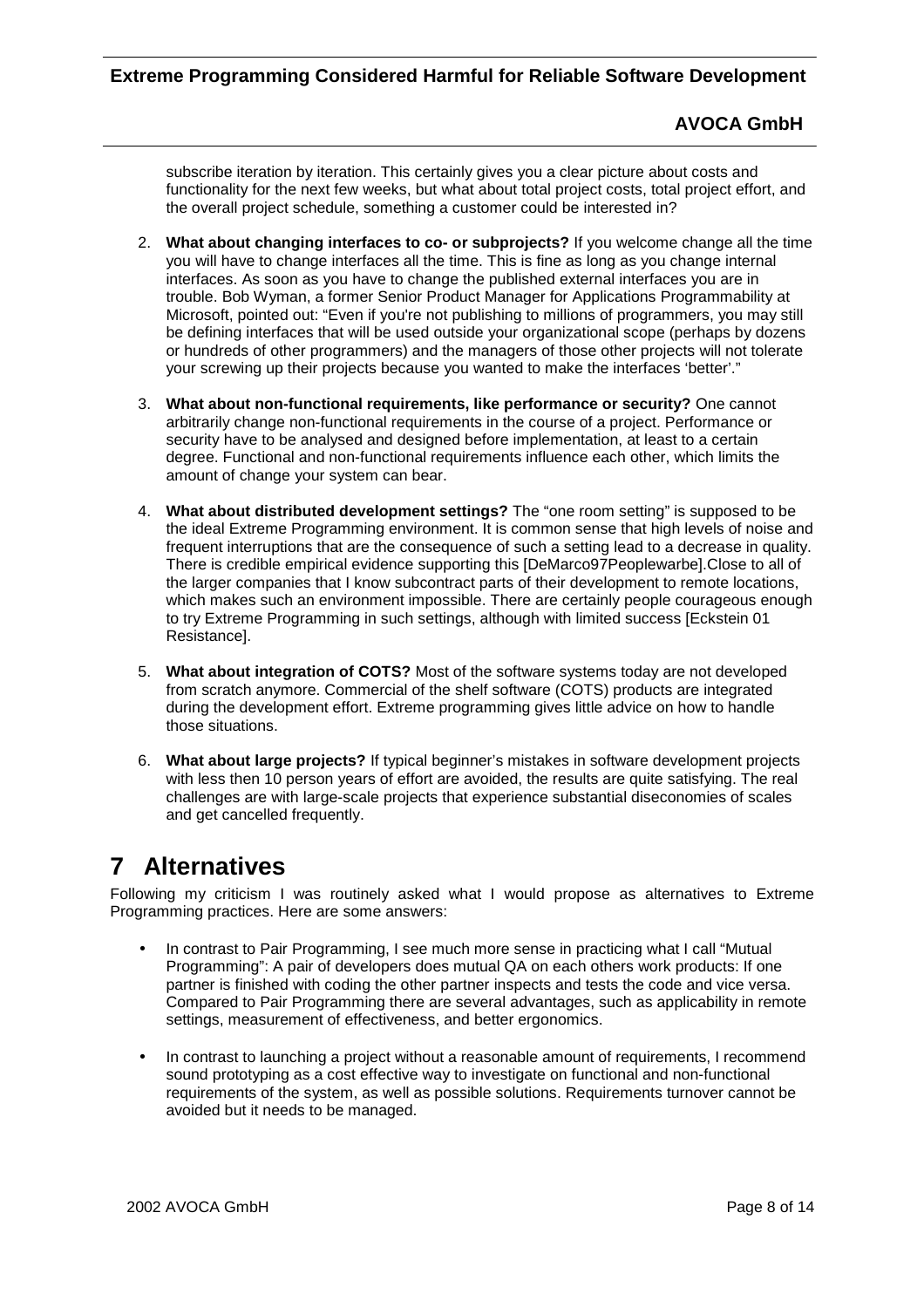- In contrast to "no-documentation" we have to think about how we can automate more of the documentation task and thereby avoid the routinely experienced inconsistencies. Work product documentation with XML is a promising approach to achieve this.
- In contrast to hoping that somebody capable of filling the customer role will appear on the horizon, how about setting up a concise requirements specification, such as the one proposed by [Robertson99MastReq]. This specification may not be complete and might not get completed until the end of the project. If a critical mass of requirements is there it serves its purpose.
- In contrast to relying on testing alone, establish a sound review or inspection process for your work products. Reviews and inspections have repeatedly shown to be more cost effective than testing.

You will find a wealth of useful Software Engineering knowledge in the SW-CMM and its successor the CMMI-SE/SW [Keefer01CMMI]. There is no need to practices all of it in each and every project. Use this material as a reference and adapt it to the specific needs.

#### **What to do about large projects?**

A first recommendation is to read [Brooks95Mythical] and avoid them whenever you can. A second recommendation is to look after the CMM Level 2 and 3 key process areas. Particularly Requirements Management, Configuration Management and Project Planning. Implementing those KPA results in a development task that has lost the constant flux that makes software difficult to handle in a traditional engineering way and the unbound temptation for change -a major source of trouble- is limited. A sound risk management process such as the one I describe in [Keefer01Risk] is also mandatory for large projects.

On top of this I recommend something I have been promoting for half a decade with not much success. The idea is pretty old and has been written down around 500 BCE:

> *The Book of Army Management says: On the field of battle, the spoken word does not carry far enough: hence the institution of gongs and drums. Nor can ordinary objects be seen clearly enough: hence the institution of banners and flags.*

 *Gongs and drums, banners and flags, are means whereby the ears and eyes of the host may be focused on one particular point.*

 *The host thus forming a single united body, is it impossible either for the brave to advance alone, or for the cowardly to retreat alone. This is the art of handling large masses of men.*

 *Sun Tzu, The Art of War*

In large software projects we routinely experience a dispersion of views. In traditional engineering projects the visibility of the product under development, such as a bridge or building, allows for the continuous re-focusing and congruence of the participants views, a very powerful passive way of Quality Management.

In order to transfer this beneficial situation from traditional engineering fields to software engineering, we must seek for key metrics of the project and constantly visualize them to the stakeholders involved. This will give our software a face. A beautiful one if we are doing well and an ugly one if we are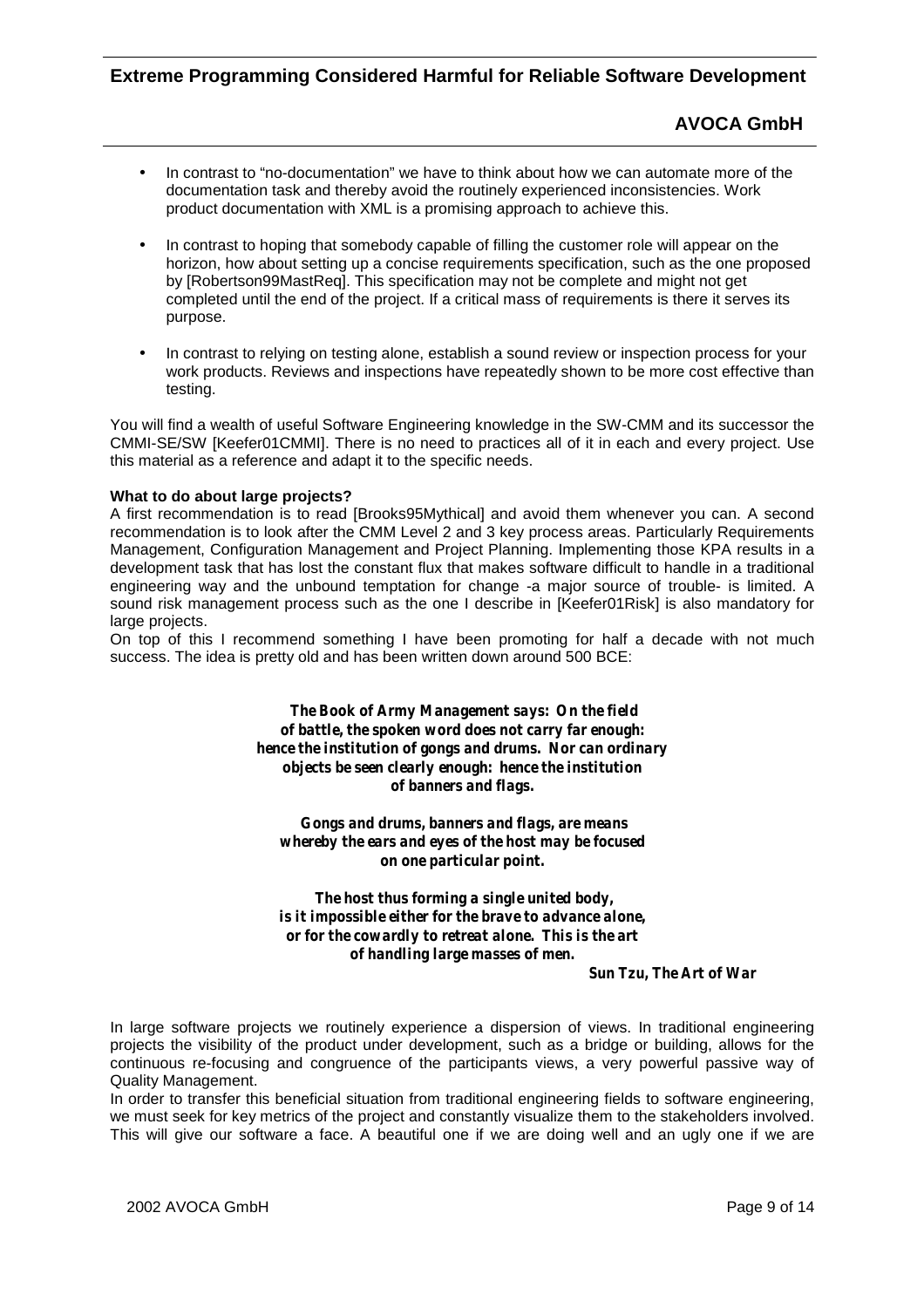## **AVOCA GmbH**

<span id="page-9-0"></span>performing badly. One rather simple example of this idea employed at Hewlett-Packard can be found at [Pearse99Endgame].

## **8 Conclusions**

As a victim of the Byzantine German tax system, that I consider to be one of the most complicated on the planet, I am critical about rules and bureaucracy that routinely get bypassed by some privileged few. I certainly know about the shortcomings of formal software development approaches, such as the CMM/CMMI or ISO. However, in order to successfully develop software we have to limit the degrees of freedom our nice languages, tools, and personalities offer and select from all the practices and techniques available and formal quality models are useful guides.

I used to participate in competition swimming and consequently one of my favourite spare time activities is going for a swim at the local pool. It is much more convenient to train when lanes are in place which limit the degrees of freedom, but increase the total capacity of the pool by putting some order in place. A software process should do the same: avoid collisions and still let individuals perform.

There is no denial to the fact that certain individuals and teams are capable of producing quality software without a solid process or explicit quality assurance. However, this is not the norm. General recommendations have to target what can be expected on average and on average teams will not be able to reliably develop software using the twelve Extreme Programming practices alone. I was pretty much amazed as one of the Extreme Programming experts explained how to prioritise customer requirements. The description was about six pages long. It indicates that in real-life the explicitly stated simple practices are heavily supported by sophisticated, implicit knowledge and wisdom. Good for you if this knowledge is at hand, in all other cases you are lost.

If your project is small, fast delivery of "something running" is top priority, your business environment is volatile, the professional level of your developers is high, and the technical constraints are rather shallow, Extreme Programming might be an option for you. In most other cases running into a silver bullet that is likely to kill your common sense approach to software development will seriously hurt you.

On the third of February 2001 a tourist got caught in an avalanche in the Swiss Alps near the village of Ayer. In the rescue effort that followed six people of the rescue team were caught in a second avalanche and two of them died. Asked about what to change in the future a senior member of the rescue team later recommended to hold a short meeting before the start of each rescue mission that would define the course and the limits of action for the respective accident.

Considering the fact that the survival rate of avalanche victims declines rapidly with progressing time [Tschirky00Avalanche], it seems that even if time is by far the most dominant factor for your project and the environment is highly volatile, you should plan thoroughly.

## **9 Acknowledgements**

I would like to thank David Lightstone for his highly appreciated input, as well as Hanna Lubecka and Ivaylo Tzotchev for their valuable review of this document.

> *"Experience is a dear teacher, but fools will learn at no other."*

 *Benjamin Franklin*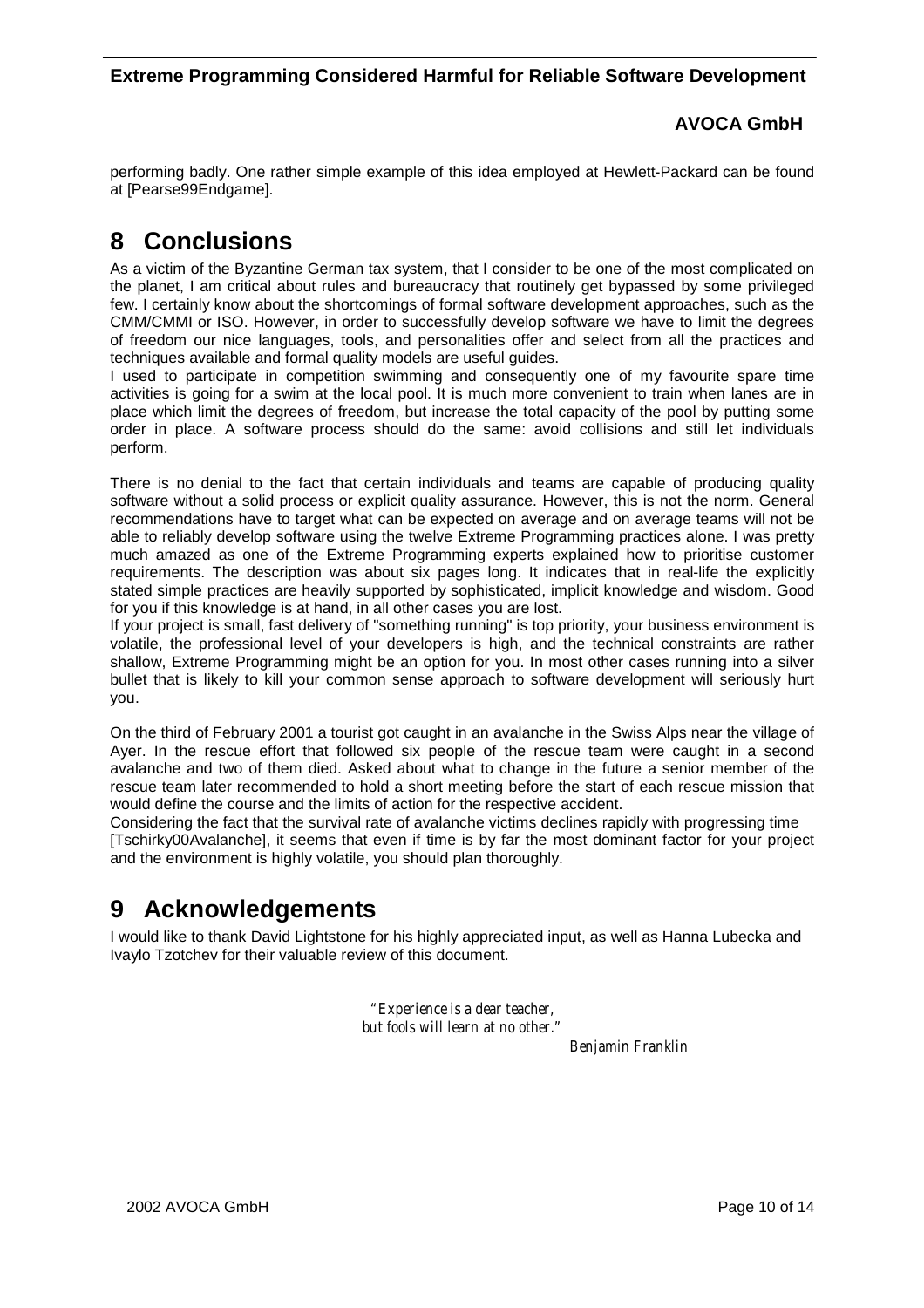## **AVOCA GmbH**

## <span id="page-10-0"></span>**10 References**

[Beck98C3] K. Beck, et. al., 1998, *Chrysler goes to "Extremes"*, Distributed Computing, 10/1998. [BeckIEEE99Embrace] K. Beck, 1999, *Embracing Change with Extreme Programming*, IEEE Computer, 10/1999. [Beck00XP] K. Beck, 2000, *Extreme Programming Explained*, Addison-Wesley. [Beck01PlanningXP] K. Beck, 2001, *Planning Extreme Programming,* Addison-Wesley. [Beizer90STT] B. Beizer, 1990, *Software Testing Techniques,* Thomson Computer Press. [Brooks95Mythical] F. Brooks, 1995, *The Mythical Man-Month,* Position Paper, Addison Wesley. [Cockburn01Select] A. Cockburn, 2000, *Selecting a Project's Methodology,* IEEE Software, 04/2000. [Crispin01Testing] L. Crispin, 2000, Extreme Rules of the Road*,* STQE magazine 04/2000. [DeMarco97Peopleware] T. DeMarco, T. Lister, 1997, *Peopleware,* Dorset House. [Dittert01Pair] K. Dittert, *XP und "Pair Programming"*, OBJEKTspektrum 04/2001. [Eckstein 01 Resistance] J. Eckstein, 2001, *Resistance to change: Issues with early and often delivery?,* Position Paper, OOPSLA 2001. [Grenning01Launch] J. Grenning, *Launching Extreme Programming at a Process-Intensive Company,* IEEE 06/2001. [Griffin01Toxic] A. Griffin, 2001, *Managing Problem People in XP Implementation,* XP Universe 2001. [Gutknecht00Wirth] J. Gutknecht, et al., 2000, *The school of Niklaus Wirth: the art of simplicity*, dpunkt Verlag. [Haungs01Pair] J. Haungs, 2001, *Pair Programming on the C3 project,* IEEE Computer, 02/2001. [Hendrickson01Customer] C. Hendrickson, 2001, *Will Extreme Programming kill your customer?,* Position Paper, OOPSLA 2001. [Jeffries99ET] R. Jeffries, 1999, *Extreme Testing*, STQE Distributed Computing, 2/1999.

C 2002 AVOCA GmbH **Page 11 of 14**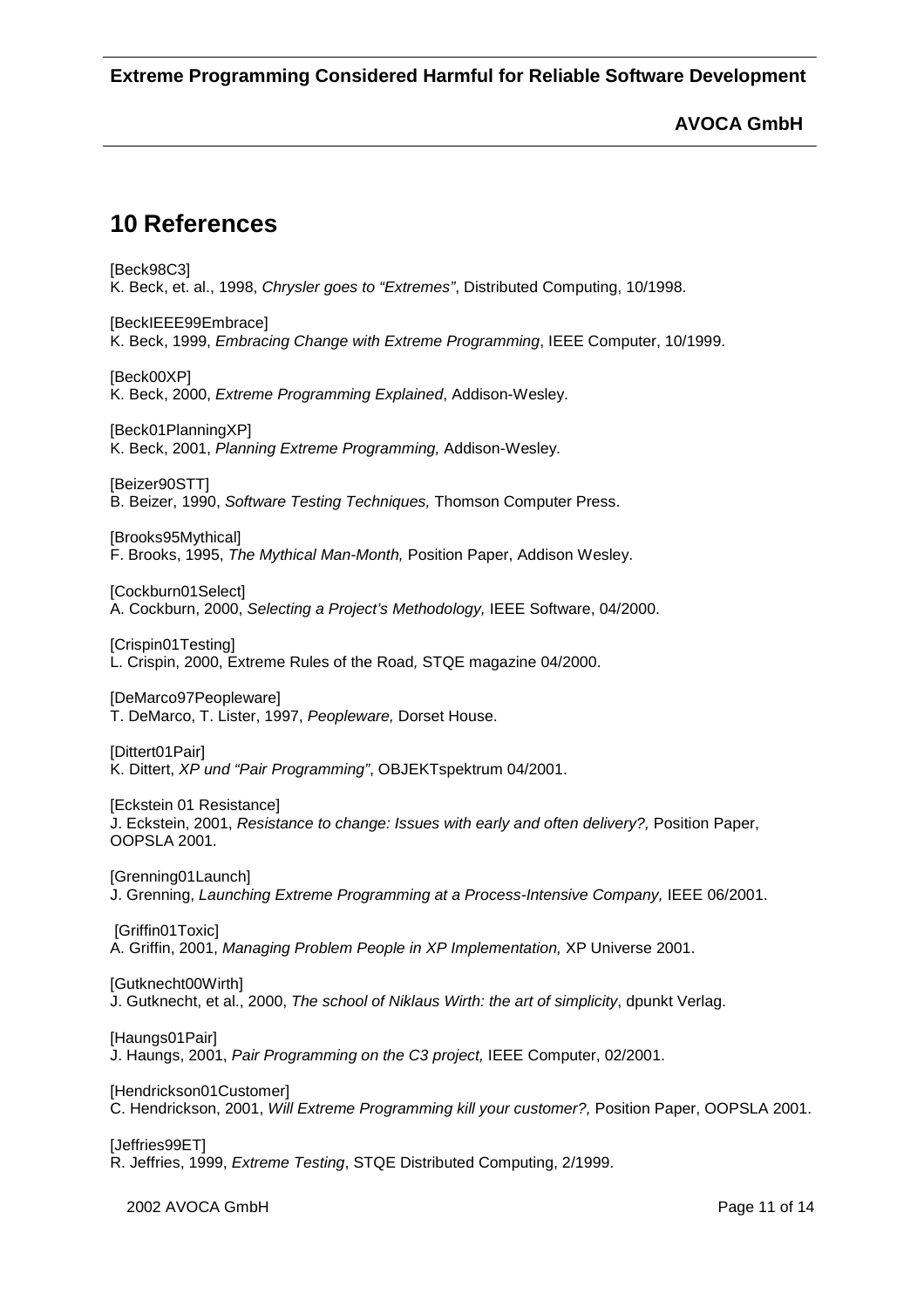## **AVOCA GmbH**

C 2002 AVOCA GmbH **Page 12 of 14** [Jeffries00Installed] [R. Jeffries](http://www.amazon.com/exec/obidos/search-handle-url/index=books&field-author=Jeffries%2C Ron/102-6953369-0240910), [A. Anderson](http://www.amazon.com/exec/obidos/search-handle-url/index=books&field-author=Anderson%2C Ann/102-6953369-0240910), [C. Hendrickson](http://www.amazon.com/exec/obidos/search-handle-url/index=books&field-author=Hendrickson%2C Chet/102-6953369-0240910), [K. Beck](http://www.amazon.com/exec/obidos/search-handle-url/index=books&field-author=Beck%2C Kent/102-6953369-0240910), 2000, *Extreme Programming Installed*, Addison Wesley. [Keefer01CMMI] G. Keefer, 2002, The CMMI in 45 Minutes, Technical Paper. [Keefer01Risk] G. Keefer, 2002, A CMMI Compatible Risk Management Process, PSQT 2002 Presentation. [Martin00Pair]. R. C. Martin, *Interview with Robert C. Martin*, ObjectView, Issue 4. [Myers79AST] G. J. Myers, 1979, *The Art of Software Testing,* John Wiley & Sons. [Nawrocki01Pair] J. Nawrocki, A. Wojciechowski, *Experimental Evaluation of Pair Programming,* ESCOM 2001 Paper. [Nosek98Pair] J. T. Nosek, *The Case for Collaborative Programming*, Communications of the ACM 04/1998. [Oppenheim92Edu] Alan V. Oppenheim, *A Personal View of Education,* IEEE Signal Processing 04/1992. [Pearse99Endgame] T. Pearse, T, Freeman, P. Oman, 1999, *Using Metrics to Manage the End Game of a Software Project,* Proceedings of the Sixth International Software Metrics Symposium. [Robertson99MastReq] J. and S. Robertson, 1999, *Mastering the Requirements Process,* Addison-Wesley. [Schuh01Recovery] P. Schuh, *Recovery, Redemption and Extreme Programming,* IEEE Software 06/2001. [Tschirky00Avalanche] F. Tschirky, B. Brabec, M. Kern, 2000, *Avalanche Rescue Systems in Switzerland: Experience and Limitations*, Eidg. Institut für Schnee- und Lawinenforschung. [Williams00Diss] L. Williams, 2000, *The Collaborative Software Process,* PhD Dissertation. [Williams00Strengthening] L. Williams, R. R. Kessler, W. Cunningham, R. Jeffries, 2000, *Strengthening the Case for Pair Programming,* IEEE Software 4/2000. [Williams00Classroom] L. Williams, R. R. Kessler, *Experimenting with Industry's "Pair-Programming" Model in the Computer Science Classroom,* Journal on Software Engineering Education, 12/2000 [Williams00Benefits] L. Williams, A. Cockburn, *The Costs and Benefits of Pair Programming,* XP2000 Conference. [Williams01Student] L. Williams, R. L. Upchurch, *In Support of Student Pair-Programming,* SIGCSE Conference 2001.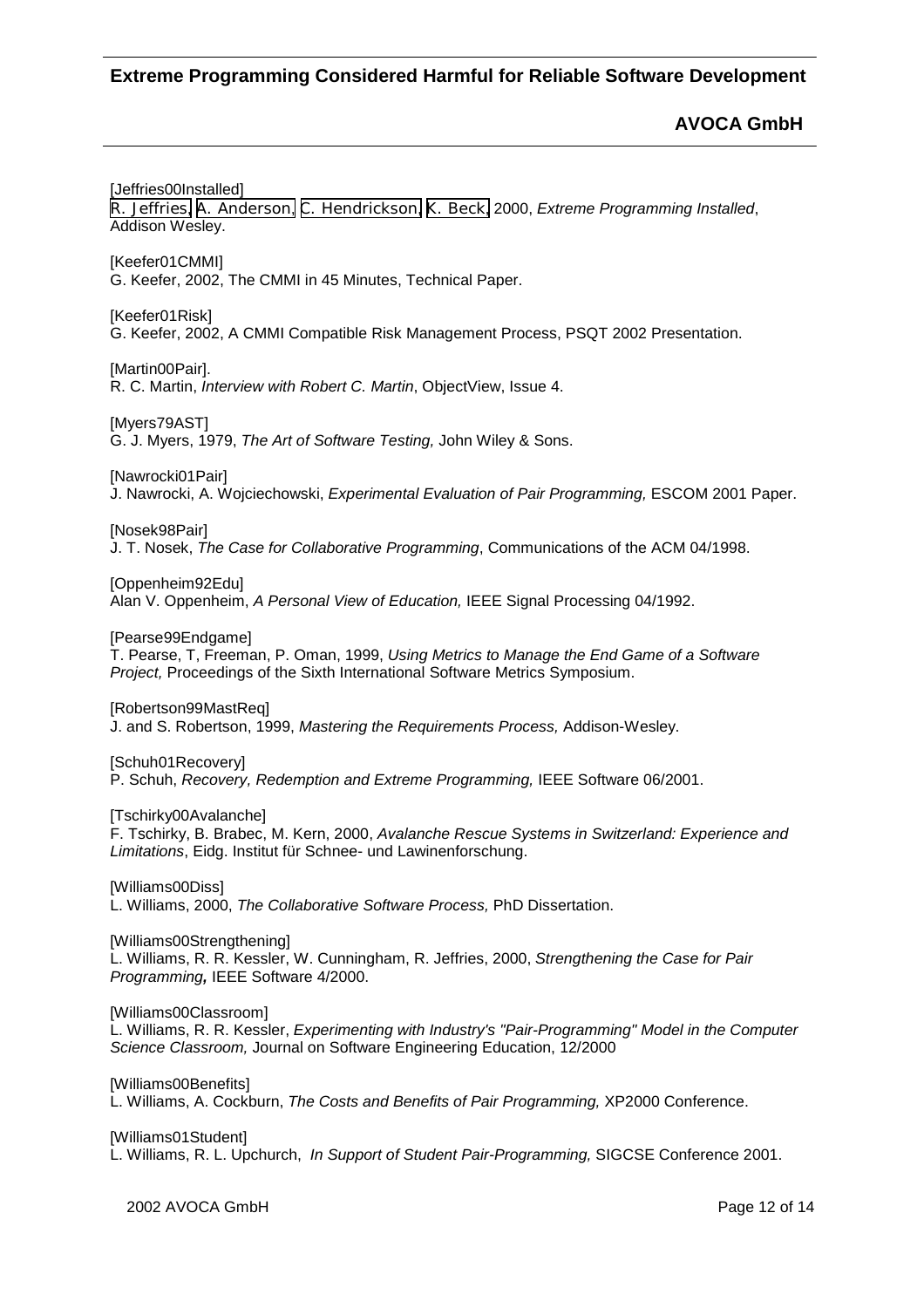## <span id="page-12-0"></span>**11 Additional Information on References**

| <b>Reference</b>                                                                        | <b>Projects/Experiment Information</b>                                                      | Organisation(s)              |  |  |  |
|-----------------------------------------------------------------------------------------|---------------------------------------------------------------------------------------------|------------------------------|--|--|--|
| [Beck98C3]                                                                              | C <sub>3</sub>                                                                              | <b>FirstClass Software</b>   |  |  |  |
| http://www.xprogramming.com/publications/dc9810cs.pdf                                   |                                                                                             |                              |  |  |  |
| [BeckIEEE99Embrace]                                                                     | Acxiom, C3, Tariff System, VCAPS                                                            | <b>FirstClass Software</b>   |  |  |  |
|                                                                                         | http://www.cs.tamu.edu/course-info/cpsc609/spring98/lively/rx070.pdf                        |                              |  |  |  |
| [Beck00XP]                                                                              | C <sub>3</sub>                                                                              | <b>FirstClass Software</b>   |  |  |  |
| [Beizer90STT]                                                                           |                                                                                             | Analysis                     |  |  |  |
| [Brooks95Mythical]                                                                      | OS/360                                                                                      | Univ. of NC, Chapel Hill     |  |  |  |
| [Cockburn01Select]                                                                      | C3 and others (non-XP)                                                                      | Humans and Technology        |  |  |  |
| http://www.eee.metu.edu.tr/~bilgen/Cockburn647.pdf                                      |                                                                                             |                              |  |  |  |
| [Crispin01Testing]                                                                      |                                                                                             | Agile Development LLC.       |  |  |  |
| http://www.testing.com/agile/crispin-xp-article.pdf                                     |                                                                                             |                              |  |  |  |
| [DeMarco97Peopleware]                                                                   |                                                                                             | <b>Atlantic System Guild</b> |  |  |  |
| [Dittert01Pair]                                                                         | Finance Industry                                                                            | OOcon Informatik             |  |  |  |
| http://www.oocon.de/xp_erfahrungen.pdf                                                  |                                                                                             |                              |  |  |  |
|                                                                                         |                                                                                             | Objects in Action            |  |  |  |
| http://www.coldewey.com/publikationen/conferences/oopsla2001/agileWorkshop/eckstein.pdf |                                                                                             |                              |  |  |  |
| [Grenning01Launch]                                                                      | <b>DPS</b>                                                                                  | ObjectMentor                 |  |  |  |
|                                                                                         | http://www.objectmentor.com/resources/articles/UsingXPBigProCo.pdf                          |                              |  |  |  |
| [Griffin01Toxic]                                                                        |                                                                                             | Escrow.com                   |  |  |  |
|                                                                                         | http://groups.yahoo.com/group/extremeprogramming/files/xpproblems.html                      |                              |  |  |  |
| [Griffin01CMMLevel4]                                                                    |                                                                                             | Escrow.com                   |  |  |  |
| http://www.xpuniverse.com/2001/pdfs/XPU02.pdf                                           |                                                                                             |                              |  |  |  |
| [Gutknecht00Wirth]                                                                      |                                                                                             | <b>ETH Zurich</b>            |  |  |  |
| [Haungs01Pair]                                                                          | C <sub>3</sub>                                                                              | Oracle                       |  |  |  |
| [Hendrickson01Customer] C3                                                              |                                                                                             | ThoughtWorks                 |  |  |  |
|                                                                                         | http://www.coldewey.com/publikationen/conferences/oopsla2001/agileWorkshop/hendrickson.html |                              |  |  |  |
| [Jeffries99ET]                                                                          | C <sub>3</sub>                                                                              | ObjectMentor                 |  |  |  |
|                                                                                         | http://www.xprogramming.com/publications/SP99%20Extreme%20for%20Web.pdf                     |                              |  |  |  |
| [Jeffries00Installed]                                                                   |                                                                                             | ObjectMentor                 |  |  |  |
| [Keefer01CMMI]                                                                          |                                                                                             | <b>AVOCA</b>                 |  |  |  |
| http://www.avoca-vsm.com/downloads/downloads.html                                       |                                                                                             |                              |  |  |  |
| [Keefer01Risk]                                                                          |                                                                                             | <b>AVOCA</b>                 |  |  |  |
|                                                                                         | http://www.avoca-vsm.com/downloads/downloads.html                                           |                              |  |  |  |
| [Nawrocki01Pair]                                                                        | Student Experiment 1999/2000                                                                | Poznan Univ. of Technology   |  |  |  |
| http://dialspace.dial.pipex.com/town/drive/gcd54/conference2001/papers/nawrocki.pdf     |                                                                                             |                              |  |  |  |
| [Nosek98Pair]                                                                           | 45 Minute Task                                                                              | Temple Univ., Philadelphia   |  |  |  |
| [Oppenheim92Edu]                                                                        | <b>Wall Painting</b>                                                                        | <b>MIT</b>                   |  |  |  |
| http://allegro.mit.edu/dspg/education.pdf                                               |                                                                                             |                              |  |  |  |
| [Pearse99Endgame]                                                                       | <b>HP LaserJet Firmware</b>                                                                 | Hewlett-Packard              |  |  |  |
| [Robertson99MastReq]                                                                    |                                                                                             | <b>Atlantic System Guild</b> |  |  |  |
| http://www.systemsguild.com/GuildSite/Robs/Template.html                                |                                                                                             |                              |  |  |  |
| [Schuh01Recovery]                                                                       | 3-Tier Web Project                                                                          | ThoughtWorks                 |  |  |  |
| Re-publication of: http://www.xp2001.org/xp2001/conference/papers/Chapter7-Schuh.pdf    |                                                                                             |                              |  |  |  |